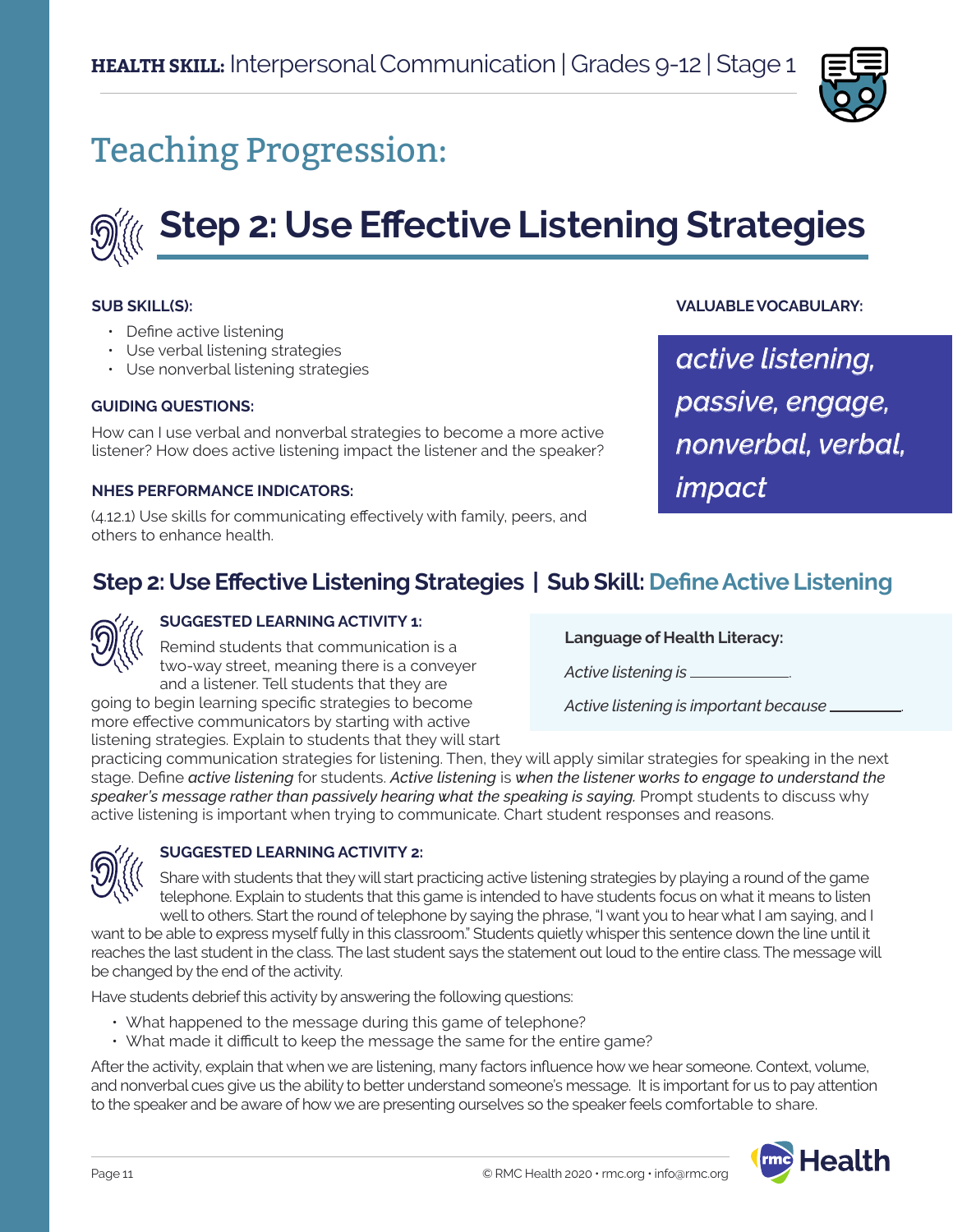

## Teaching Progression: **Step 2 | Use Effective Listening Strategies (Cont.)**

## **Step 2: Use Effective Listening Strategies Sub Skill: Use Verbal Listening Strategies**



#### **SUGGESTED LEARNING ACTIVITY 1:**

Have students listen to an interview to observe verbal active listening strategies modeled.

Following the interview, have students answer the following reflection questions:

- How could you tell the interviewer was truly listening to the person they were interviewing?
- What strategies did you hear that helped the interviewer engage in the story?
- How do you think the person being interviewed felt at the end of the conversation?
- How can effective listening strategies make an impact on another person's life?

#### **Language of Health Literacy:**

*How does* \_\_\_\_\_\_\_\_\_\_\_\_\_ make you feel?

*I am hearing you say* .

*You said you* . *That reminds me of in my own life.*

*That is such an interesting idea.*

*You seem to really understand* .

*Sounds like you are passionate about* .

*Why did you say ?*

*I once experienced something similar in my life. It made*  me feel \_\_

#### **TEACHING NOTES:**

• See the *Resource Bank* below for suggested interview video.



#### **SUGGESTED LEARNING ACTIVITY 2:**

Provide students with a list of verbal active listening.

Strategies can include:

- Asking questions
- Verbal confirmation
- Making connections to what is said
- Encouraging and affirming ideas
- Confirming the speaker's message

Tell students that all of these strategies can be used in conversations with individuals, and that some of these strategies can be used even when they are an audience member to a speaker. Give students time to create a brief written presentation on a topic familiar to them. Then, place students in pairs or small groups (3-4) to share their brief speech. While students share their speech, have each audience member use the verbal strategies for active listening.

#### **TEACHING NOTES:**

- Use additional strategies as needed in your classroom.
- Model and provide the *Language of Health Literacy* to help students use verbal active listening strategies.